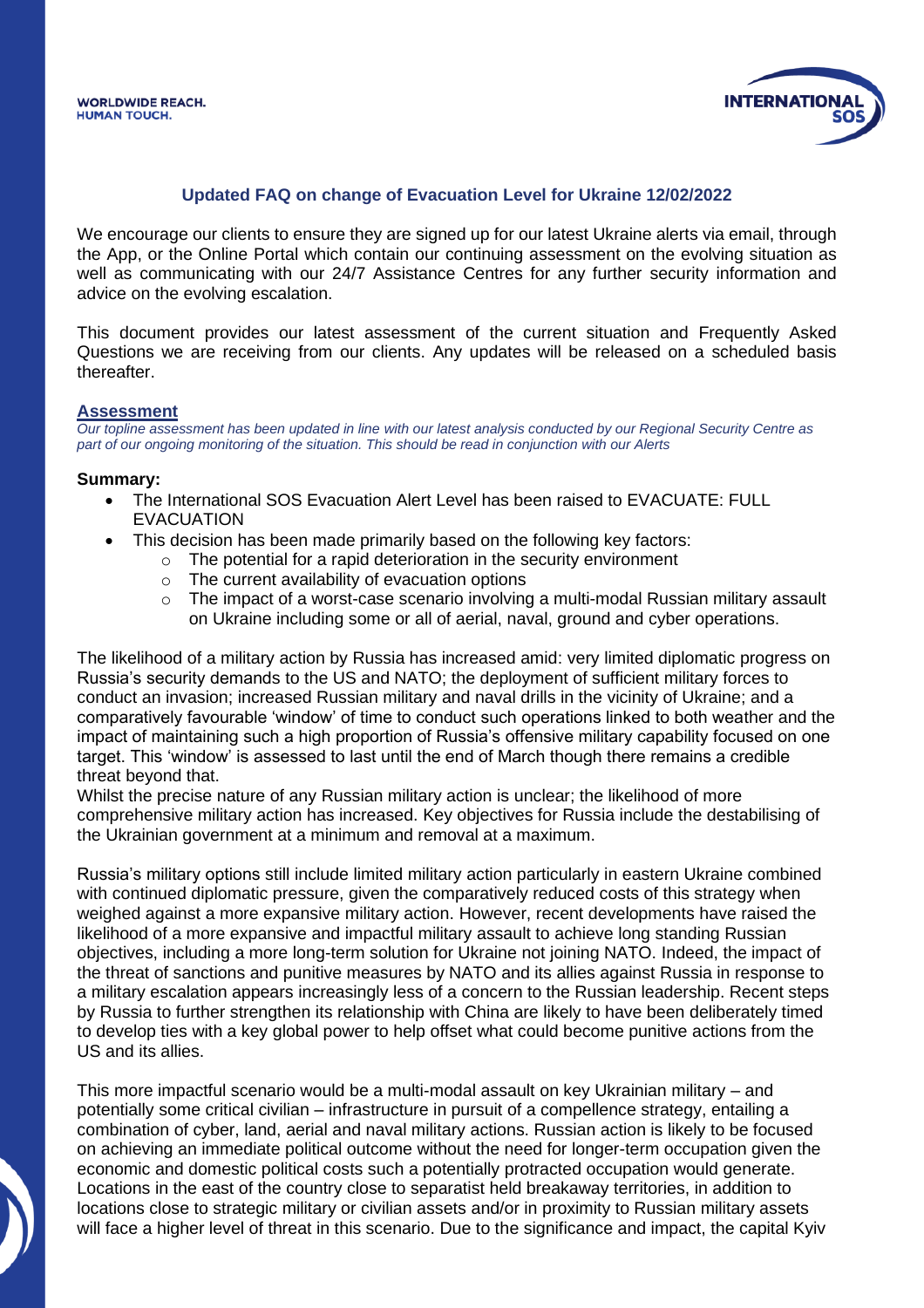#### **WORLDWIDE REACH. HUMAN TOUCH.**



may also be targeted. Disruptive countrywide cyber-attacks on communications, banking and other key nodes would likely be impactful irrespective of location. Given the impact of a large scale Russian military incursion and that even initial military movements may lead to the suspension of travel options out of the country at short notice, we are escalating our level of evacuation advice.

# **FAQs**

### **Q: Should we evacuate our employees from Ukraine?**

**A:** Foreign nationals and business travellers currently in Ukraine should depart due to potential for a rapid deterioration in the security environment, the current availability of evacuation options, and the impact of a worst-case scenario involving a multi-modal Russian military assault on Ukraine including some or all of aerial, naval, ground, and cyber operations.

Our current Evacuation Monitor level for Ukraine is at EVACUATE: FULL EVACUATION. Managers are advised to:

- Evacuate all workforce using commercial air options. Consider approaching international air carriers, charter companies and external support providers (including International SOS) if required.
- Notify workforce of the increased level of evacuation preparedness and manage expectations as to the timeframe for any potential departure from the country. Ensure that robust, flexible, and practical evacuation and contingency plans are in place and can be implemented effectively.
- Check that all potential evacuees and dependents have up-to-date passports and visas, and that manifests are up-to-date and on-hand.
- Ensure business continuity measures and manage any potential shutdown procedures as required. Ensure workforce have access to reliable communication systems and understand whom to contact in the event of a security or medical emergency

## **Q: Why has International SOS changed Ukraine's evacuation monitor level to EVACUATE: FULL EVACUATION?**

**A:** The main factors that have informed the change in the evacuation level for Ukraine are the potential for a rapid deterioration in the security environment, the current availability of evacuation options, and the impact of a worst-case scenario involving a multi-modal Russian military assault on Ukraine including some or all of aerial, naval, ground, and cyber operations. The increased potential for an escalation comes amid joint military exercises between Russia and Belarus, an increased Russian naval presence in the Black Sea, the continued Russian military build- up in areas close to the Ukrainian border, presence of a favourable 'window' for a Russian assault to occur, and limited progress in high-level diplomatic talks.

## **Q: Can International SOS assist with evacuation from Ukraine?**

**A:** Commercial international and domestic flights continue to operate as normal. Multiple land border crossings with Hungary, Poland, Romania, and Slovakia are operating as normal. International SOS can support with a security evacuation from Ukraine. International SOS maintains direct relationships with accredited air charter providers from a variety of countries and can assist with assets ranging from smaller executive-type jets to wide body aircrafts depending on the requirements. All movements are subject to security assessment by the aircraft operator at time of request and must additionally conform to the regulations regarding COVID-19 testing requirements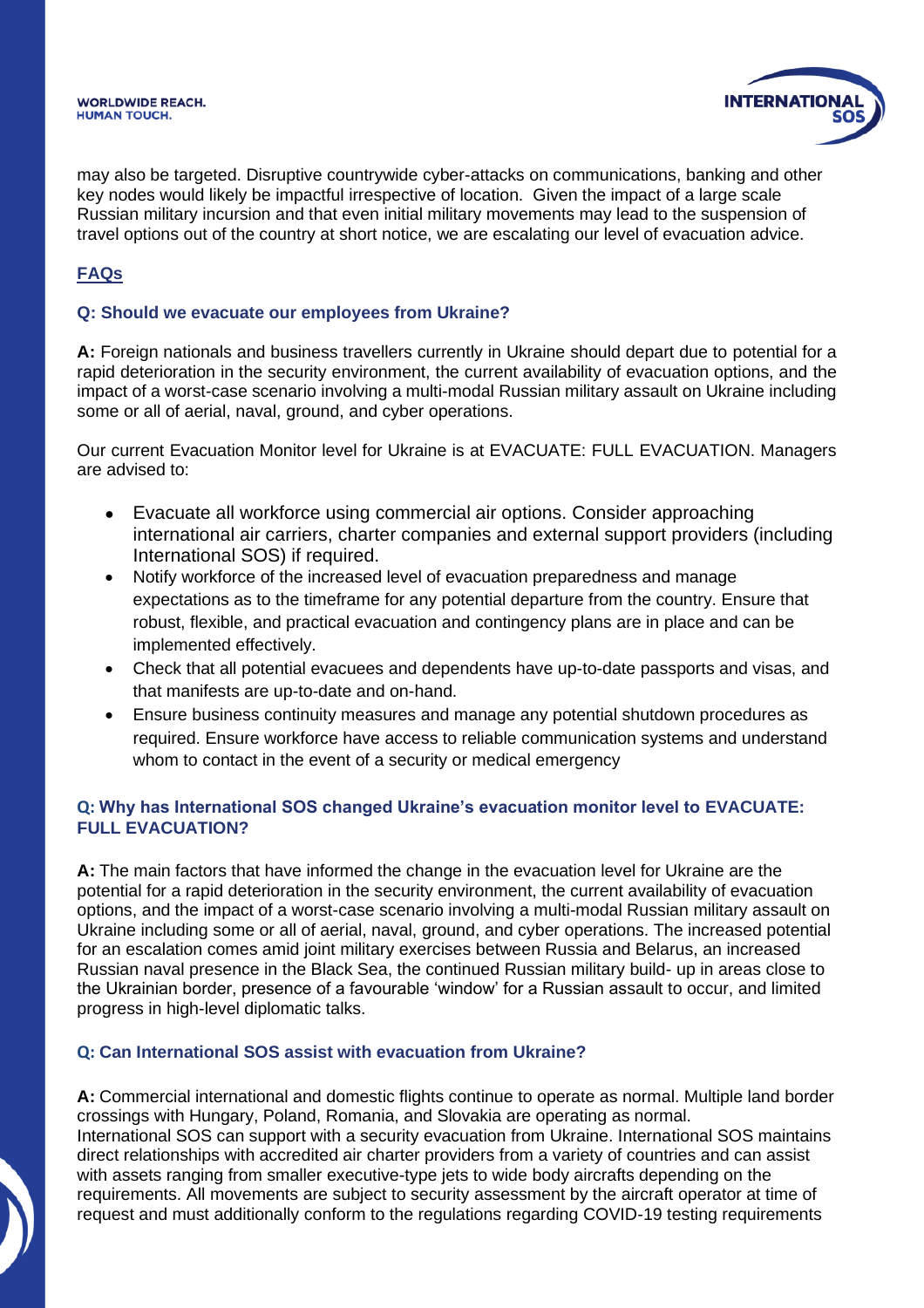

and visa requirements at passenger destination. Choice of destination will be determined by passenger nationality, aircraft capability and regulatory requirements at time of request. International SOS' dedicated Aviation Security team are also conducting continuous airspace assessments and are feeding into internal and client operational planning.

### **Q: Can International SOS assist with international evacuation for Ukrainian nationals?**

**A:** All requests for international evacuation for Ukrainian nationals will be reviewed on a case-by-case basis, and will depend on numerous factors, including, but not limited to the nature of any support to dependents and other family members; entry requirements at the destination country; appropriate travel documents, and permissions; envisaged length of time spent out of the country; availability of necessary diplomatic clearance and others for destination and transit countries. Any requirements stipulated by aircraft operators will also apply.

### **Q: Can International SOS arrange domestic relocations for Ukrainian nationals?**

**A:** Ability to support domestic relocations for Ukrainian nationals will be determined case-by-case and may be supported on a best effort basis. International SOS cannot assist with relocation from the separatist-held areas of Donetsk and Luhansk provinces.

### **Q: Does International SOS have security providers in Ukraine?**

**A:** International SOS has vetted providers that have vehicles and security-trained staff on the ground in Ukraine. In the event of a request for assistance that is placed with International SOS, we will leverage our security provider network to coordinate the support of physical security and/or transport, however this is dependent on the provider's capacity and capability at the time of the request.

#### **Q: What advice should managers provide to international assignees in Ukraine?**

**A:** International assignees currently in Ukraine should depart. Managers should notify workforce of the increased level of evacuation preparedness and manage expectations as to the timeframe for any potential departure from the country. Ensure that robust, flexible, and practical evacuation and contingency plans are in place and can be implemented effectively. Check that all potential evacuees and dependents have up-to-date passports and visas, and that manifests are up-to-date and on-hand.

If determined to remain in country, a robust and resilient local assistance network (logistical, security as well as medical) should be in place, as well as access to secure accommodations, power, communications, fuel, food, water, medication, and other goods. Maintain stocks of essential supplies at your accommodation. Preparations should include stockpiling food, water and having access to backup power, in addition to access to a stand-fast site located away from strategic military or civilian locations, such as airbases, government buildings

## **Q: What advice should managers provide to local nationals in Ukraine?**

**A:** Local nationals should monitor developments closely and confirm any local official guidance on emergency procedures. People should exercise caution regarding the sharing of potentially misleading information on social media.

People in government-controlled areas of Donetsk and Luhansk, including those located in key urban centres such as Kramatorsk, Mariupol, Pokrovsk and Sloviansk, should be ready to stand fast or to relocate to areas outside of Donetsk and Luhansk in the event of an escalation in the conflict.